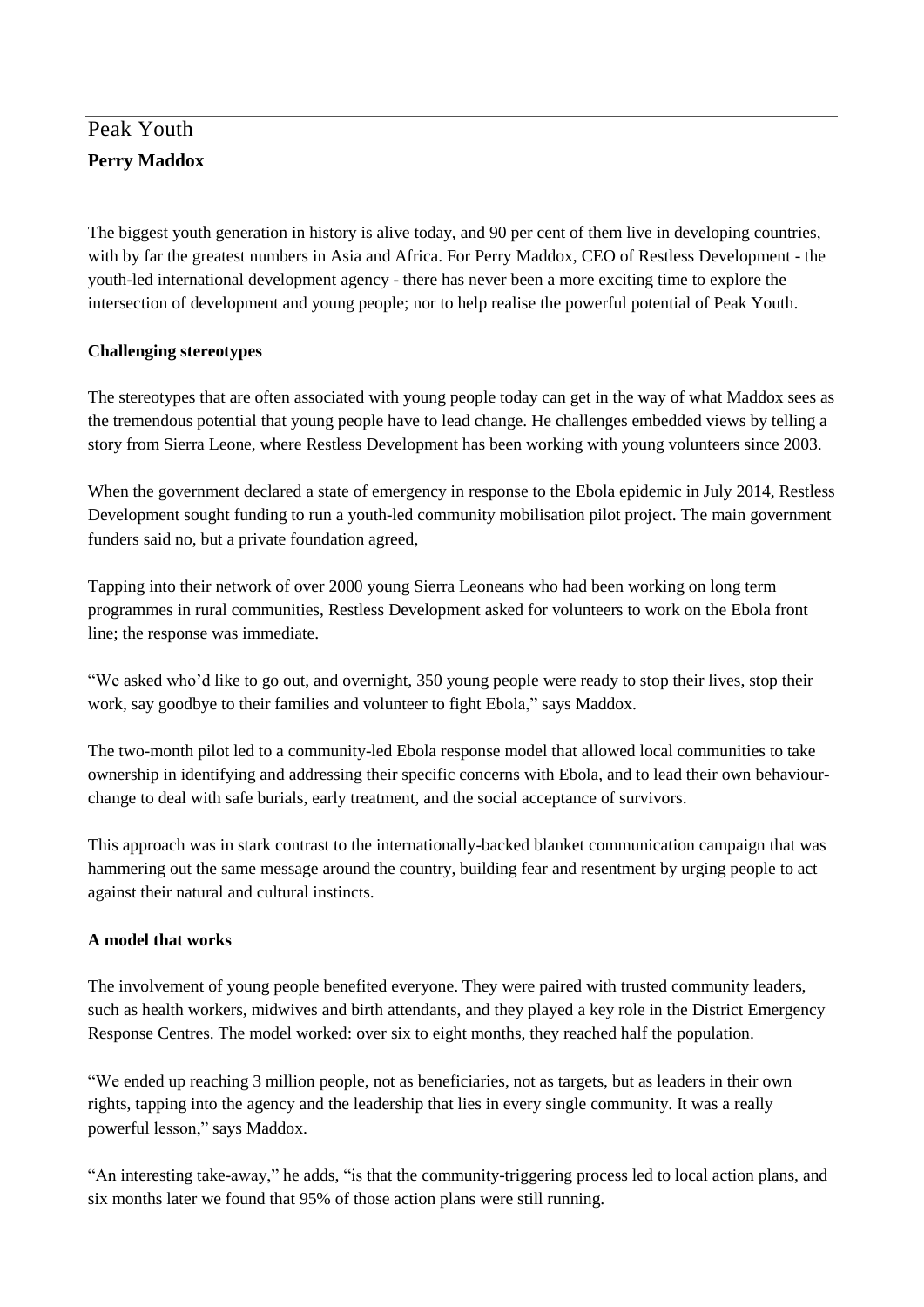Nor did the work end when the Ebola outbreak ended. The British government invested massively to help the rebuilding Sierra Leone following the epidemic. Now, young people are doing youth-led social accountability: empowering communities to hold their decision makers to account for the promises made through such bi-lateral programmes, including building schools and training teachers.

Examples like this demonstrate the power of youth to bring about change, says Maddox: "It's so easy to say that young people are energetic, or that they are really well connected on social media, but the real way to understand Peak Youth is through hard core development outcomes, and we need to hold up that kind of a mirror, because it is where the really exciting potential lies."

## **The size of the matter**

Not everyone sees this potential, and that frustrates people like Maddox. It's not surprising, perhaps, when the language commonly used to talk about young people ranges from the unflattering to the patronising: in the politician's lexicon, peak youth is a "demographic dividend" to be wooed; other common definitions are "youth bulge" and "time-bomb".

The sheer numbers of young people is unprecedented: of the biggest youth generation in history, 1.8 billion are between the age of 18 and 24. What's more, these figures are followed by a child boom. In Africa today, only about 19% of the population is aged 15 - 24, while 41% is under 15. That means that over the next 15 years - the timeframe for meeting the Sustainable Development Goals - half the world will be young.

"It's a really interesting moment," says Maddox. "These are young people, ready and able to lead change in their communities right now. The young people who led the Ebola response were all Sierra Leonean; none of them were British or American."

It is significant that most of today's young people live in Asia and Africa. A simplified explanation for this is that many countries in these regions are at an intermediate stage of economic development: a phase when populations typically peak.

Since the 1950s, the youth population in Asia has tripled to about 750 million today, although youth population on the continent has already peaked; only in Africa is it still growing. "Look at the size of those populations," says Maddox. "Just think of the development challenges in Africa and Asia. Young people today give us a really dynamic window to change the direction of development," he adds. It won't always be like this: "The key thing about Peak Youth, is that it is time-bound. It's a one-off window, and it will close."

# **Who are we are talking about?**

What exactly do we mean when we talk about young people? Firstly, they are not a homogenous group. "It's obvious but needs repeating," says Maddox. Secondly, they are everywhere, and notably present where development is focused: "Young people are in the majority of numerous groups, such as mothers, job seekers, slum dwellers and refugees. They are embedded in most communities, geographically and thematically." Crucially, he adds, they are available *now* to take on development opportunities.

As for age, Maddox acknowledges that defining youth is a recurring issue in the sector he works in. For the UN, young people are between 18 and 24; in most countries the practical range is 15-30, but in some this can be 15-35; rarely (as in Nepal), being young stretches into the 40s.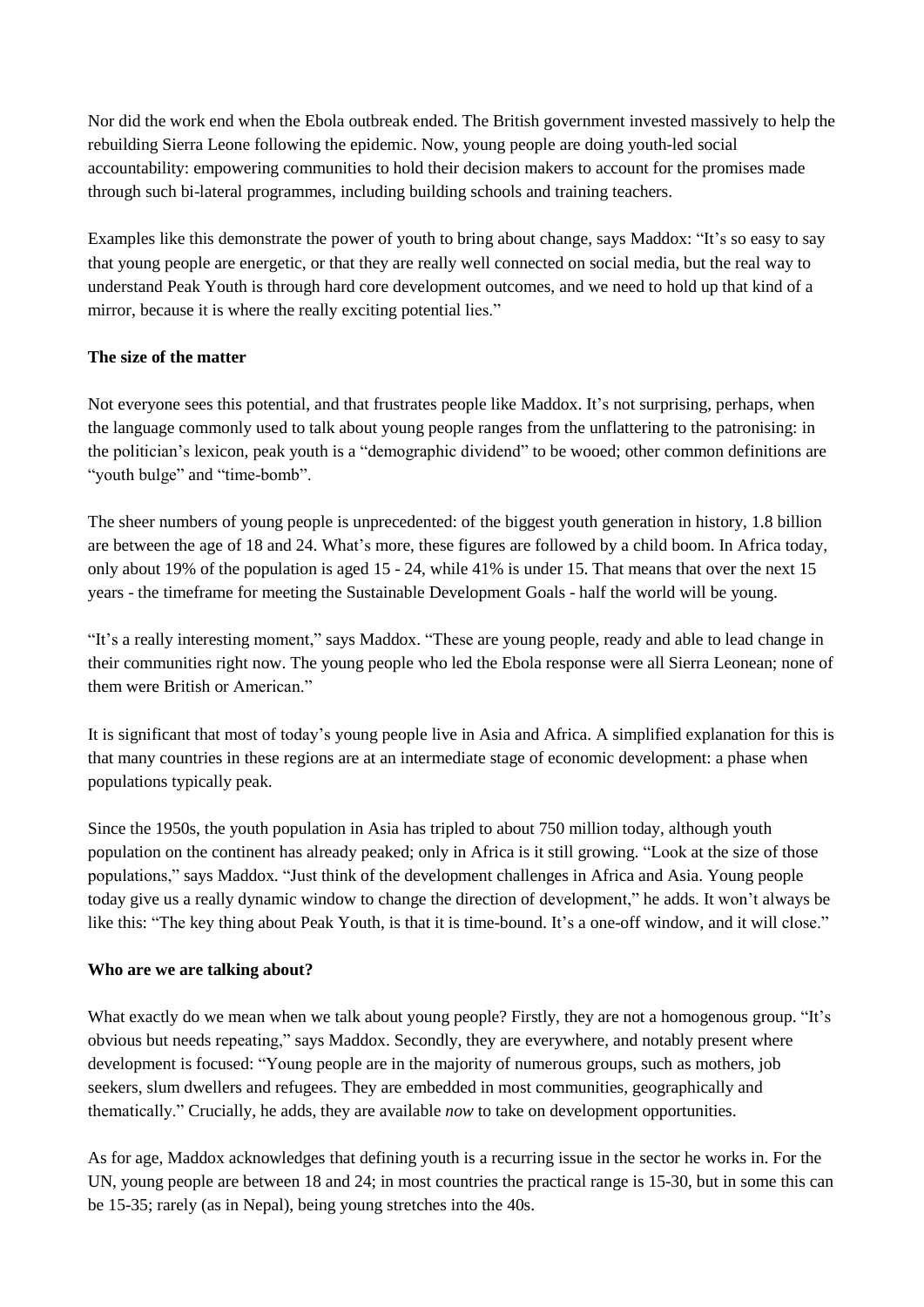"The point is, it's a time of transition rather than an age bracket," says Maddox. "It's the time between childhood and adulthood; between dependence and independence. It's important to see youth in this light, because it's going to look different in every village, in every community, in every country."

Another way to see youth is a life-cycle transition; one with high potential. "If you invest in young people, it will probably pay off," says Maddox. For many, it comes as a surprise to learn that young people are less reckless than the generation before them. From all that we know, says Maddox, today's young people are better educated, consumer fewer drugs and less alcohol, and are more active civically.

They also have unprecedented access to information and are better connected; they participate more, but differently; and they are political, while rejecting mainstream politics. Young citizens are more inclined to join movements that matter to them, rather than "do their duty" and vote for a political party which they don't identify with. "In other words," he says, "characterising millennials as snowflakes is unfair."

Maddox likes to describe them as "less noun, more verb." He flags up Primrose, a Zimbabwean teenager, as an example. As a leader of Youth Power, she is doing hard core work towards ensuring the Sustainable Development Goals: collecting data and using it to hold her country's authorities accountable. "This engages politicians. It's not aggressive," says Maddox. "This is a different generation.

It is certainly one that organisations like Restless Development believe can change the world, if youth-led initiatives can be scaled up. "Solutions to development challenges are staring us in the face," says Maddox. Why then, he asks, do we have trouble persuading people to run with this?

#### **Shifting the mindset**

Ironically, the answer is a lot to do with the development sector itself. Too often, says Maddox, those working in and funding development see young people as "beneficiaries" to be reached, "problems" to be solved and "targets" to be counted. This negative image of youth shapes the mindset of how mainstream development organisations respond to challenges.

Take youth employment: in the next decade, one billion young people will enter the job market, yet only 400 million will find jobs in the formal jobs sector, and that means that 600 million will not. The consensus among global decision makers - including those in development - see formal job creation and skills training as the answer, yet even assuming growth rates of 5% in lower income countries, Maddox says it will take more than 300 years to grow the job market to the levels needed in the next ten years. "People are thinking about top down macro-economic growth, but it simply won't happen quickly enough for the current generation of young people," he says.

Maddox is concerned that too many current leaders in the development sector have a vision of the future that mirrors the sector today. A recent survey by Devex (a social enterprise and media platform for the global development community), asked current development workers what the future would look like. Almost 80% of respondents thought that a graduate degree would be needed: a view that immediately writes off the vast majority of the kind of young people Restless Development works with. "That kind of bias is a problem," says Maddox.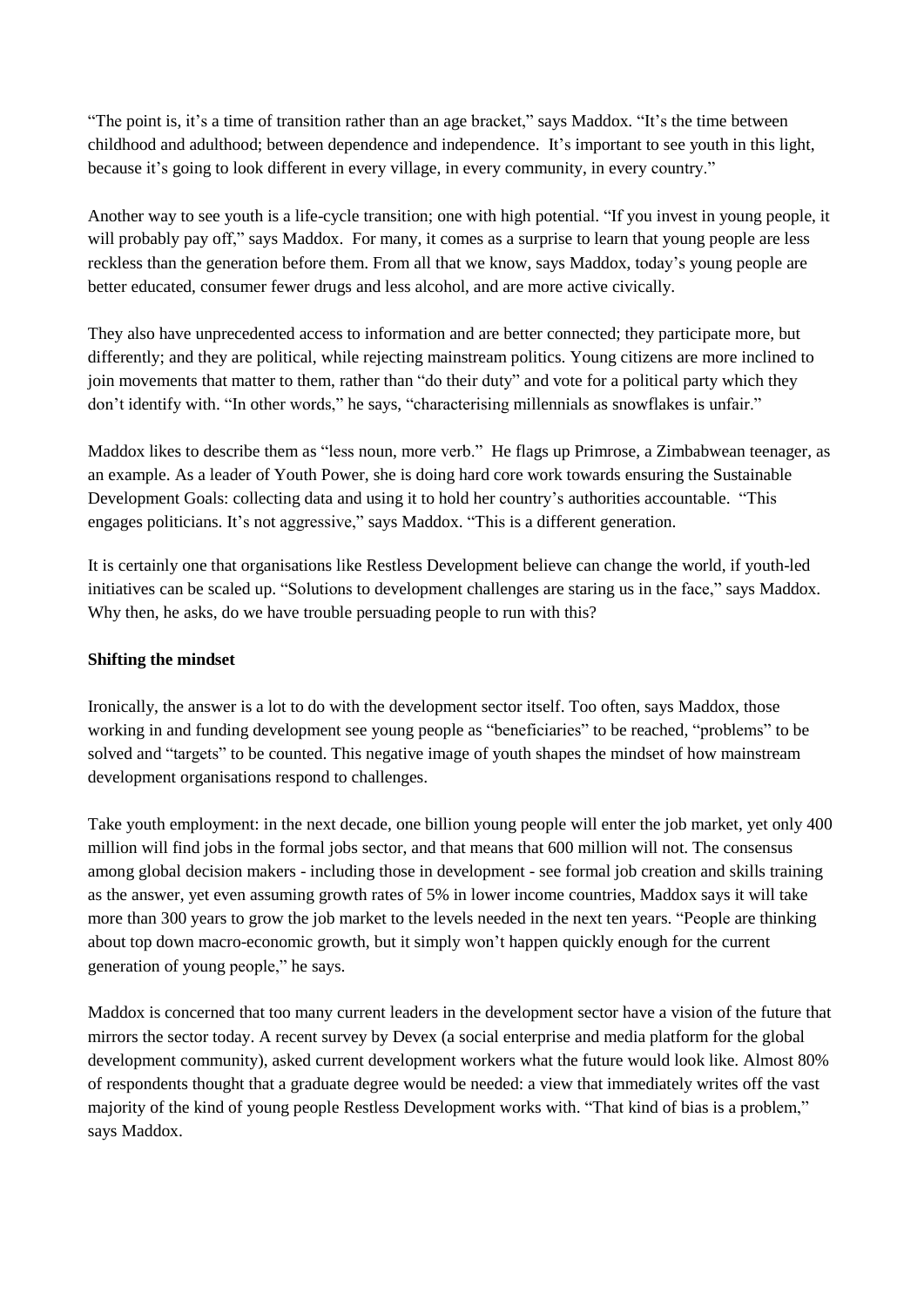The survey also revealed that just under half the respondents did not think that the number of ex-pats working in the sector would decrease in the coming decades. "What we have is a development sector that looks into the future and sees itself," says Maddox. "The future is not people like Perry Maddox; it's people like Primrose"

The future, it seems, is still some way off. Leadership in development is both male dominated and US/Europe dominated, although times are changing. Comic Relief's recent decision to end the use of white celebrities in fundraising via so called 'white saviour' videos is illustrative that opinion is shifting. "Ultimately, what is being challenged here is power," says Maddox.

#### **Development is at a crossroads**

Ironically, most development professionals *do* believe in grassroots-led change, says Maddox, but the reason people don't invest in it is because it is hard to scale up.

What's happened over the past 30 years, in response to growing pressure from funders to deliver bigger numbers, is that organisations themselves have been built for scale - and to be able to attract funding to enable that scale. This has led to vertical organisations delivering big scale solutions. Maddox accepts that much good has come from this, but sometimes the trade off in power is too heavy. "The people receiving your work don't feel empowered to demand that you treat them correctly," he says.

So now, development finds itself at a crossroads. International NGOs used to be seen as challenging the system, and bucking the trend; most young people now see the NGOs *themselves* as the system, and associated with upholding the status quo.

There is tension between activists and professionals in the sector. Maddox thinks that both have a role to play: professionals are needed to report to government, thereby holding their organisations to account. The trouble is that this is growing increasingly technocratic. Restless Development recently won a big grant from the UK Department for International Development, which called for 60 pages of detailed due diligence. "We can just about handle that, but what about a small organisation?" asks Maddox. "This is a real challenge for development."

#### **The answer is empowering civil society**

So, how to meet this challenge? Development will only succeed, says Maddox, where it helps to build a robust civil society, and that won't happen for as long as the sector fails to engage communities, and to build the resilience of local organisations by handing over agency, power, and accountability.

This failure impacts particularly on young people, in a number of ways:

- According to a recent study, fewer than 25% of INGOs engage young people as leaders or partners in their work;
- Development funders shy away from youth-led change because it is a new field and therefore lacking data to prove it is effective;
- A mere 0.02% of development money is spent by grassroots organisations, which helps to explain why about half of youth-led organisations fall by the wayside.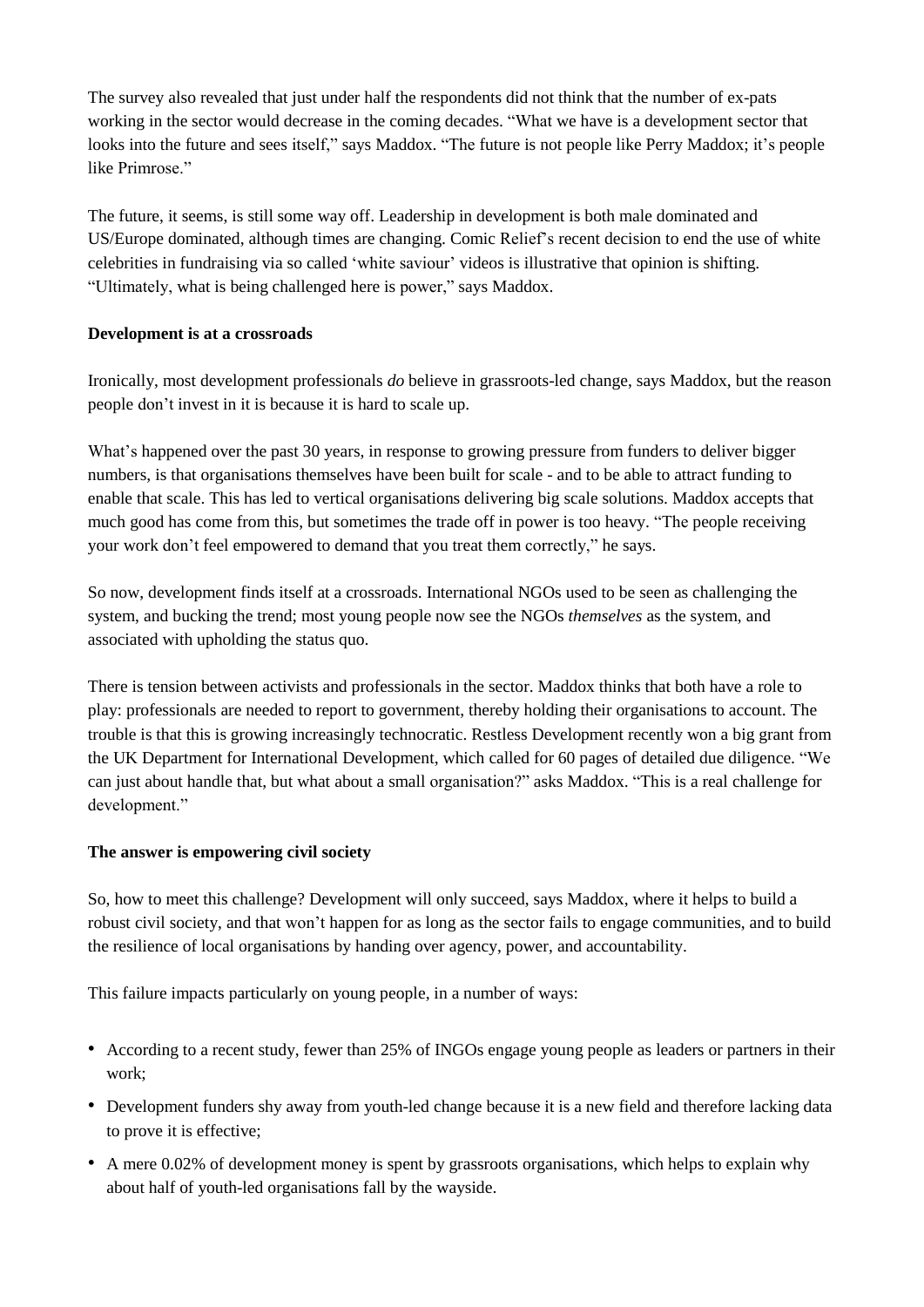All these things contribute to young people being disproportionately affected by poverty, and disproportionately excluded from decision-making.

In spite of the current shortcomings, Maddox continues to believe in Development. "I just believe that we need to do it better," he says. He is convinced that young people are key to the solution, and he is not short of examples. Eva, a young Tanzanian girl, was 15 when she wrote to her local government asking for a water point to be installed at her rural village school. The daily chore for herself and other girls to get water was taking two hours, and that meant they were missing out on education. Besides, it was dangerous work, with high levels of gender-based violence around water points.

Eva got no reply, so she wrote to Barack Obama, who promised – very publicly, at the UN General Assembly – to listen to young people like her. Eva went on to launch a global campaign, #StandWithEva, and 150,000 people signed her petition, which she took to the Tanzanian President. Within a year of her campaign launch, a new water tap had been installed near her school.

## **Handing over to communities, and young people**

"This is the power of young people," says Maddox. How then, can the Development sector encourage more young people like Eva to lead change? A few models have which are helping to pave the way, especially when they are championed by influential advocates. Maddox hails a seminal moment when the World Bank – previously reluctant to invest in youth – in its 2007 Development Report presented a 'three lens approach to youth participation': a flexible, progressive model aiming to develop young people as partners and leaders in development.

That's encouraging, says Maddox. We need the courage to hand development back to the community; we need to build agency, not victimhood; and we need to build accountable partnerships. In a plea to his audience, Maddox urged all those in positions of privilege to think how they can direct their voice; their spending, and their conversations.

Remember those 2,000 young people on the front line against Ebola in Sierra Leone. Think of the 40 youthled organisations that built 500 temporary learning centres in Nepal after the massive earthquake in 2015.

"This is not youth for youth, this is young people for people. This is Peak Youth."

# **Two respondents – both of them Gates Scholars – were invited to comment on Perry Maddox's talk.**

**Aliya Khalid** *is doing a PhD in Education based at Newnham College. Her research focuses on women's* agency as mothers, and their influence as mothers on their daughters' education and inclusion in her native *Pakistan.*

"The critical question for me is how do you bring the agency back to grass roots? Education is also grappling with this," says Khalid.

"Education is often seen as something that will bring economic gains, and increase income per capita income, but typically, the non-tangible aspects of learning – things like political empowerment – are left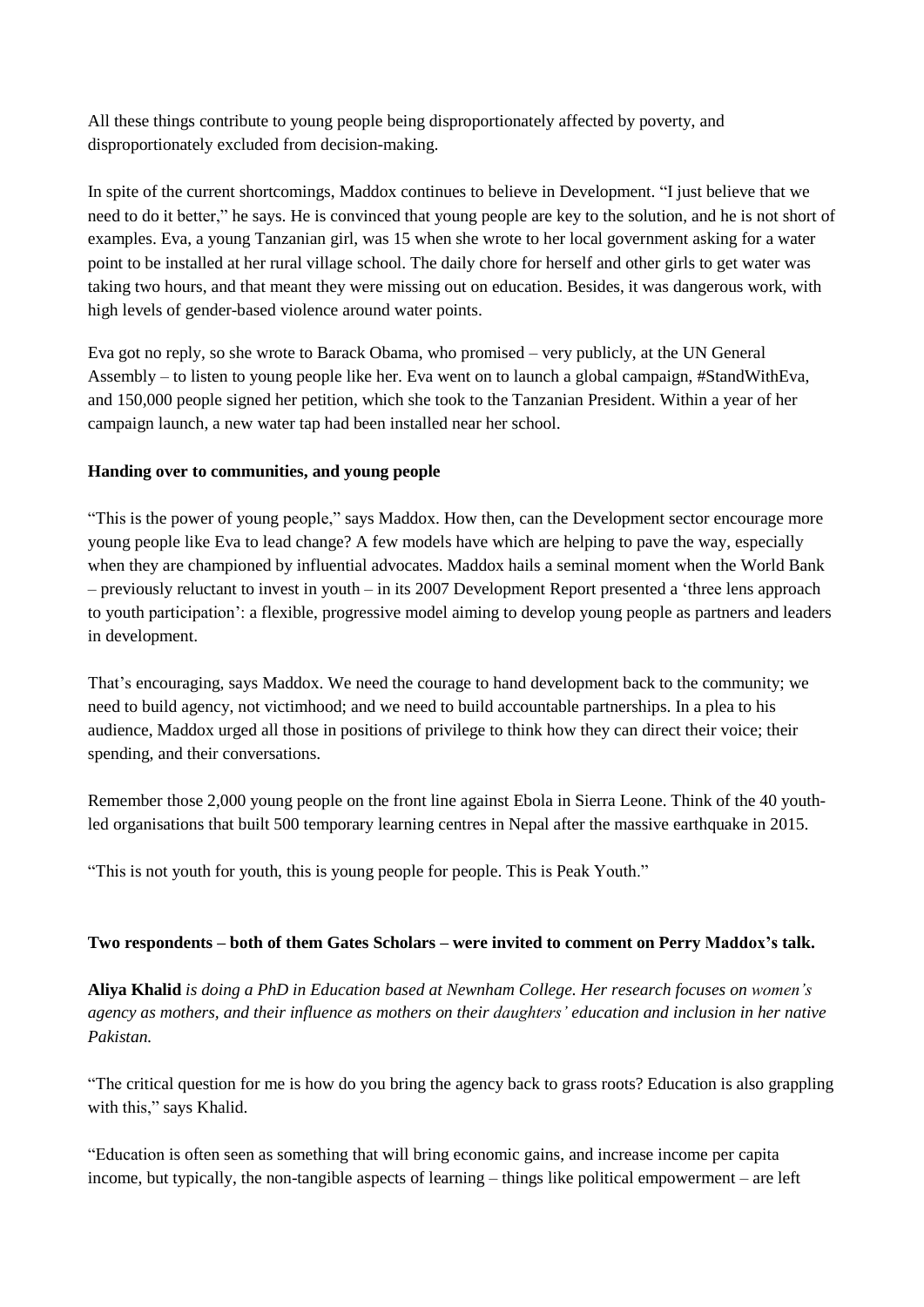out," she says. This is particularly important with respect to girls. "In many parts of the world hardly even make it to school, so how can they become agents and active participants in society?"

Pakistan's population is the sixth biggest in the world, and 27% are young. "If you put gender into the mix, it gets more complicated," says Khalid, because girls are less likely to have access to schools and to participate in labour markets, so what is the future of these girls who, by default, are born to situation where pathways to adulthood already restrained. How do you bring the voices of the girls to the fore?"

During her research in rural Pakistan, Khalid saw how those mothers who were politically aware stood out as agents of change, because they had the language and knowledge with which to claim their rights, and those of their children: "These women were able to closely observe what role the government was playing in the education sector, and at the same time, able to hold the schools to account for the quality they were giving to their children," she says.

Khalid believes that the biggest challenge facing the development sector is how to give people the language and skills with which they can claim their justified positions in their own societies. The strategies that these women have developed could help in spreading new models.

# **Alice Musabende** *is doing a PhD in Politics and International Studies, focussing on collective identity in African states, how the states collaborate to advance peace, and the role of the African Union (AU).*

In a robust response, Musabende challenged a number of issues raised by Maddox. Firstly, she is troubled that the development sector has started to talk about young people as 'potential'.

"It sounds really good, but it is incredibly unfair," she says. Musabende fears that the key time of transition for young people to develop as individuals will be compromised. Between the age of 14 and their early 20s, young people have the chance to be at school, go on to high school and to at least start university, before they are considered as adults, and go out and work. "In the developing world, by using this language, we risk robbing them of chance."

Musabende points out that some of these young people live in countries coming out of wars, and some in extreme poverty. "Putting the weight of change on their heads is something I find extremely demanding," she says.

It is a viewpoint shaped by personal experience: "At the end of the Rwandan genocide I was 14. Now at 38, I realise how much of my life got lost in the 10-15 years following the war," she says. As for her response to personalised stories – like those of Primrose and Eva – that development organisations love to promote: "I am thinking: where is her government? The government should be coming up with these ideas. She should be reading books!"

Secondly, Musabende speaks out as a feminist scholar, taking issue with youth being seen and discussed as if it is one big group. "When you speak of youth as a homogenous group, you can forget the different subgroups of people, especially women, who have more to lose. Often, women don't have "a youth". You are child, then young woman, and therefore marriageable.

"We need to include this in our discussions," she says.